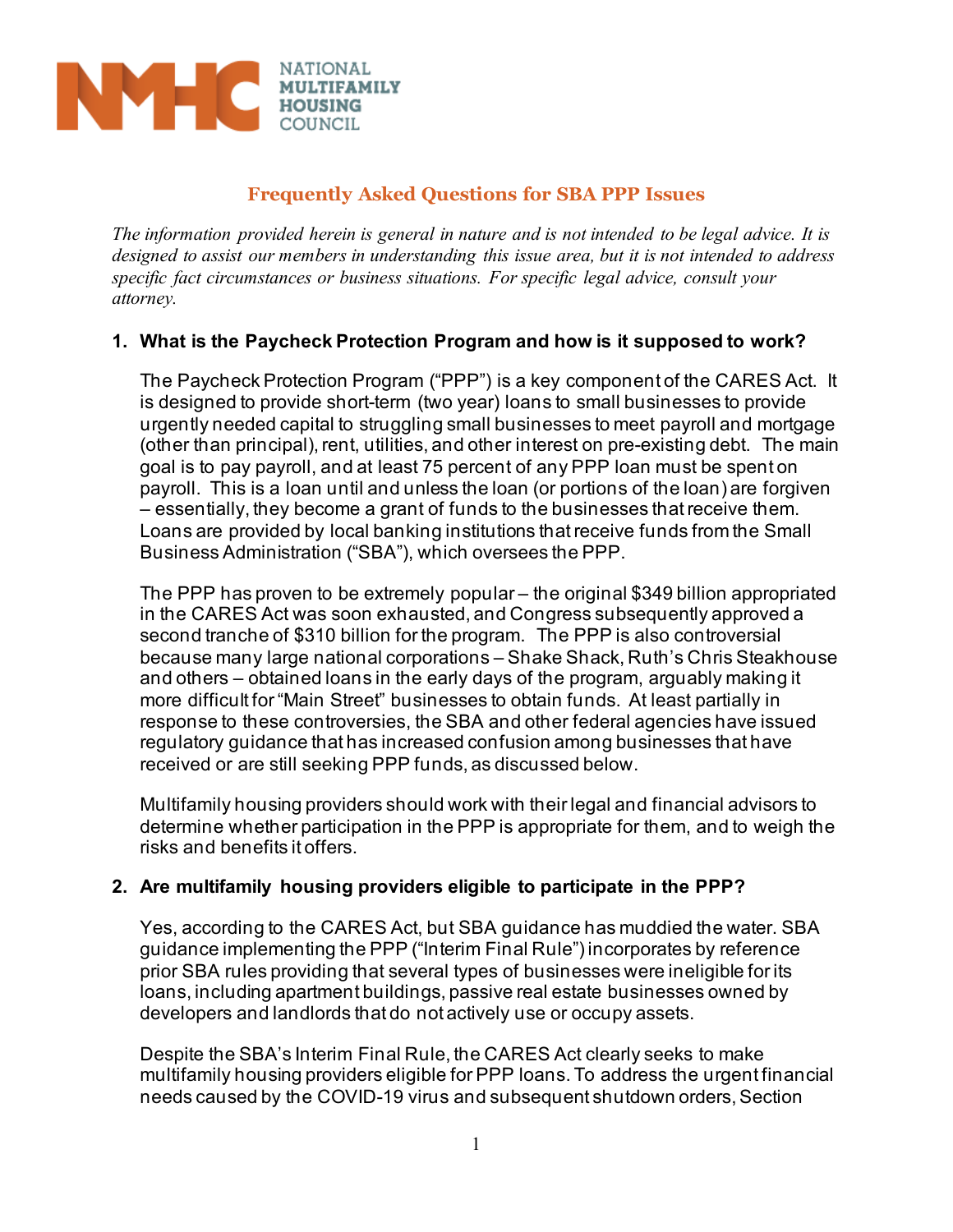

1102 (a)(D)(i) of the CARES Act expanded the scope of eligible PPP recipients, saying that *any* small business that meets the program's other qualifications may receive PPP loans:

*"[I]n addition to small business concerns, any business concern . . . shall be eligible to receive a covered loan if the business concern . . . employs not more than . . . 500 employees . . .".* 

Notably, the SBA has issued its own FAQs explaining its PPP policies and, consistent with the CARES Act, its FAQ 3 sets out that small businesses are broadly eligible. <sup>[1](#page-1-0)</sup> Notwithstanding these clear statements, however, SBA's first Interim Final Rule to implement the PPP program, released in early April, reinstated the preexisting limits on eligibility for PPP assistance.<sup>2</sup> Several lawsuits have been filed, and at least one initial decision indicates that the eligibility restrictions adopted in the Interim Rule are inconsistent with the intent of Congress to "provid[e] temporary paycheck support to as many displaced and suffering American workers as possible." *DV Diamond Club of Flint, LLC v. U.S. Small Business Administration*, Case 4:20-cv-10899-MFL-DRG, slip. op. at 27-28 (E.D. Mich. May 11, 2020) (concluding that the Interim Rule's eligibility requirement, which excluded adult entertainment business, was not consistent with broad scope of coverage reflected in the CARES Act). Notwithstanding the uncertainties created by the Interim Rule, there are at least some anecdotal reports that real estate management companies have obtained PPP funding.

## **3. How do I know if my firm is a "small business" eligible to participate in the PPP?**

SBA's FAQ 3, 4 and 5 explain that in addition to small businesses under section 3 of the Small Business Act (15 U.S.C. 632), a business is eligible for a PPP loan if it meets the employee-based size standards (i.e., has fewer than 500 employees), or meets the revenue-based size standards, or meets other criteria such as a qualifying 501(c)(3) nonprofit corporation, tax-exempt veteran's organization, or Tribal business concern.

If the small business has affiliated businesses, the business must also apply the SBA affiliation rules and include the size of applicable affiliates in its calculations.

<span id="page-1-0"></span><sup>1</sup> SBA's FAQ may be found at [https://home.treasury.gov/system/files/136/Paycheck-](https://home.treasury.gov/system/files/136/Paycheck-Protection-Program-Frequently-Asked-Questions.pdf)[Protection-Program-Frequently-Asked-Questions.pdf](https://home.treasury.gov/system/files/136/Paycheck-Protection-Program-Frequently-Asked-Questions.pdf)

<span id="page-1-1"></span><sup>&</sup>lt;sup>2</sup> The Interim Rule can be found a[t https://www.sba.gov/sites/default/files/2020-04/Interim-](https://www.sba.gov/sites/default/files/2020-04/Interim-Final-Rule-04%2024%2020.pdf)[Final-Rule-04%2024%2020.pdf.](https://www.sba.gov/sites/default/files/2020-04/Interim-Final-Rule-04%2024%2020.pdf) There have been several supplemental Interim Final Rules covering other topics in the PPP program.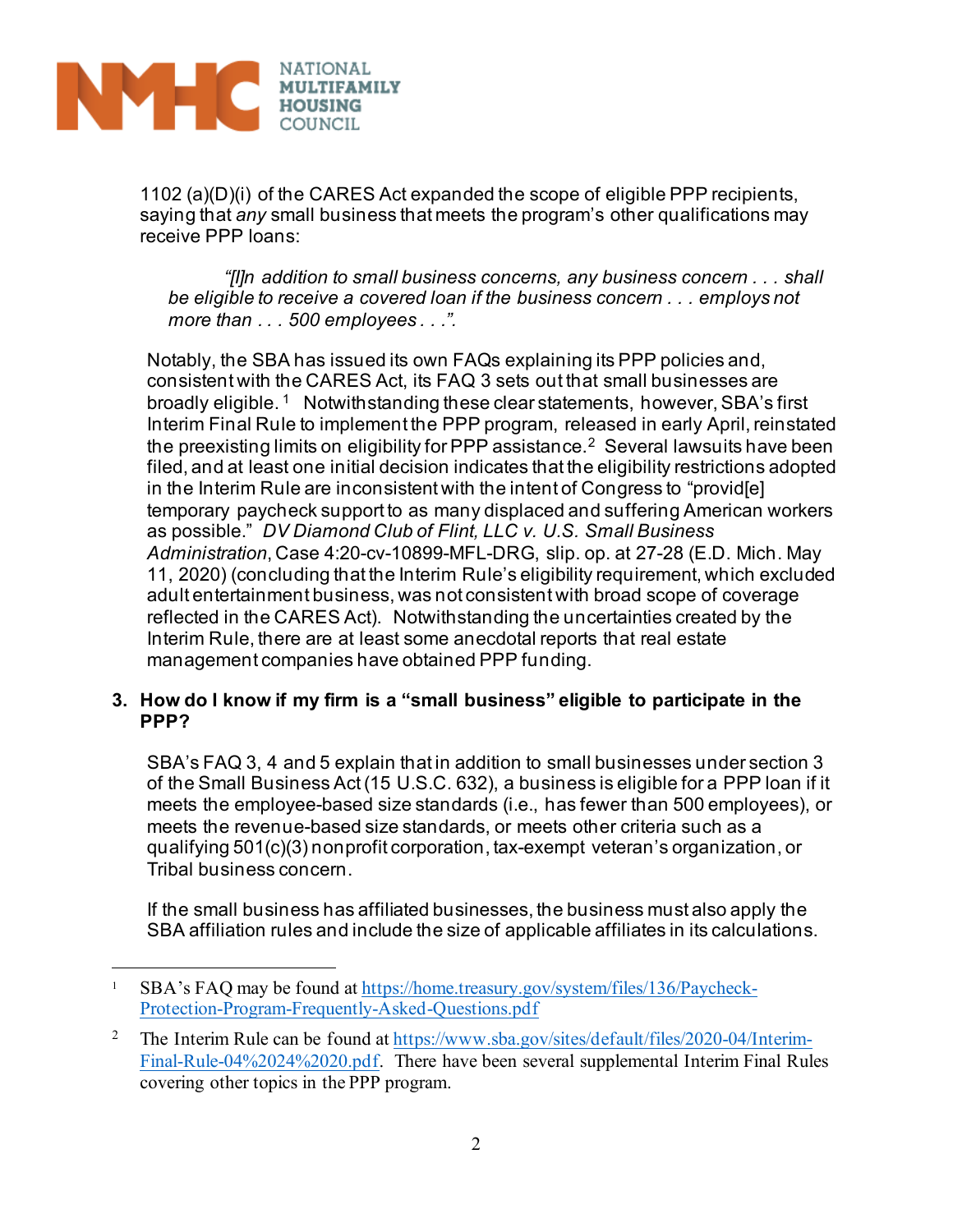

The affiliation rule at 13 CFR 121.301(f) explains how the employees of related or affiliated business are counted towards the 500 employee cap for small businesses. The issue of affiliation is very fact-specific, reflecting the complications of business arrangements. Affiliation can be established through criteria such as majority ownership, operational control, voting control, and common investments. Answers to different criteria may conflict and, working with legal counsel, each borrower must examine their own facts and balance the different presumptions the specific facts create.

## **4. How do I know if my PPP loan is forgivable?**

You can't, at least not yet. Presumably, to be forgiven, a borrower must meet the requirements of the CARES Act, which provides, among other things, that at least 75 percent of the PPP loan must be used to meet payroll expenses (the balance can be spent on other business costs, such as mortgage interest (but not principal), rent, utilities, and other interest on pre-existing debt. The program also requires that borrowers begin to spend PPP funds within 10 days of receipt and must spend the funds within 8 weeks. But SBA has not yet released its rules with respect to forgiveness of PPP loans, and those rules will provide additional explanation – and maybe additional requirements – about how PPP loans will be forgiven.

## **5. Are there risks involved in obtaining PPP funds?**

Yes, although new SBA guidance may reduce some of these risks. First, according to the SBA, a firm seeking PPP funding must establish "need." Specifically, applicants must certify the PPP loan is necessary to support the applicant's ongoing operations in light of current economic conditions. FAQ 31 issued by the SBA provided that to qualify, a borrower must show that it does not have the "ability to access other sources of liquidity sufficient to support their ongoing operations in a manner that is not significantly detrimental to the business." The FAQ also states that "such a company should be prepared to demonstrate to SBA, upon request, the basis for its certification." Perhaps responding to concerns that larger firms with the ability to raise funds from other sources had improperly requested PPP funding, FAQ 31 warned that "it is unlikely that a public company with substantial market value and access to capital markets will be able to make the required certification in good faith, and such a company should be prepared to demonstrate to SBA, upon request, the basis for its certification."

In light of this guidance, which was issued after many businesses had already applied for and received their PPP funds, some firms were considering returning their funds to avoid a dispute – including possible audit and enforcement proceedings – with SBA. On May 13, 2020, however, SBA issued FAQ 46, which establishes a bright line test for satisfying the "need" requirement. According to FAQ 46, "[a]ny borrower that, together with its affiliates, received PPP loans with an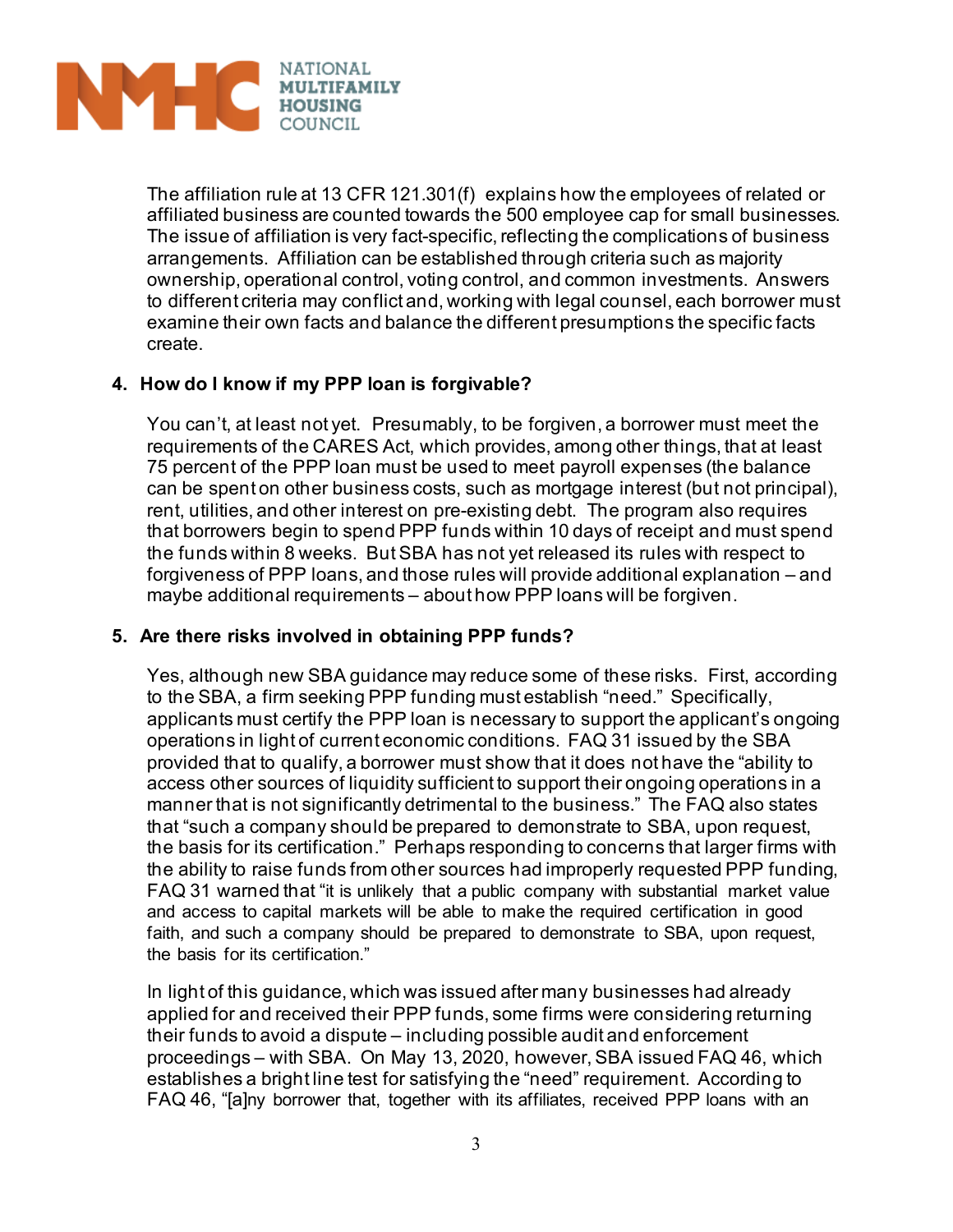

original principal amount of less than \$2 million will be deemed to have made the required certification concerning the necessity of the loan request in good faith." SBA advises that borrowers with loans in excess of \$2 million "may still have an adequate basis for making the required good-faith certification, based on their individual circumstances in light of the language of the certification and SBA guidance." SBA warns that borrowers with loans in excess of \$2 million (and possibly other borrowers) "will be subject to review by SBA" for compliance with the PPP rules. However, if SBA concludes that a borrower did not satisfy the "need" requirement, "SBA will seek repayment of the outstanding PPP loan balance and will inform the lender that the borrower is not eligible for loan forgiveness." If the loan balance is repaid, SBA says it "will not pursue other administrative enforcement or referral to other agencies" based on the "need" requirement.

So, for firms with PPP loans below \$2 million, FAQ 46 appears to provide comfort that SBA will not second-guess the certification of need made in their application. Firms with loan balances in excess of \$2 million can expect some form of review by SBA, but if SBA determines after the fact that they did not satisfy the "need" requirement, they may be asked to return the remaining loan balance and may not be eligible for forgiveness. If they return the loan balance, it appears that they will not be subject to other enforcement action. This effectively creates a notice and opportunity to cure process that will allow repayment before the imposition of any additional sanctions.

#### **6. I applied and received PPP funds and then new guidance came out. Am I bound by that new guidance?**

SBA's FAQs are updated on a regular basis, so it is very likely new guidance will come out after the borrower submits its loan application that may change the borrower's understanding of the program. SBA's FAQ 17 provides that borrowers and lenders may rely on laws, rules and guidance at the time of the relevant application. The SBA's FAQ introductory paragraphs indicate a borrower or lender may rely on its FAQs now and in the future.

## **7. It would be helpful to have a checklist of issues. What kinds of questions and issues should I think about in connection with the PPP?**

Firms considering participating in the PPP should consider the following issues before applying for a loan:

- Whether or how COVID-19 has impacted, or could impact, either your workforce or your resident populations.
- Whether or how your organization will be impacted by an expected dramatic increase in unemployment (over 30 million people have made unemployment claims so far as a result of the coronavirus).
- Whether or how your organization's revenue will be reduced.